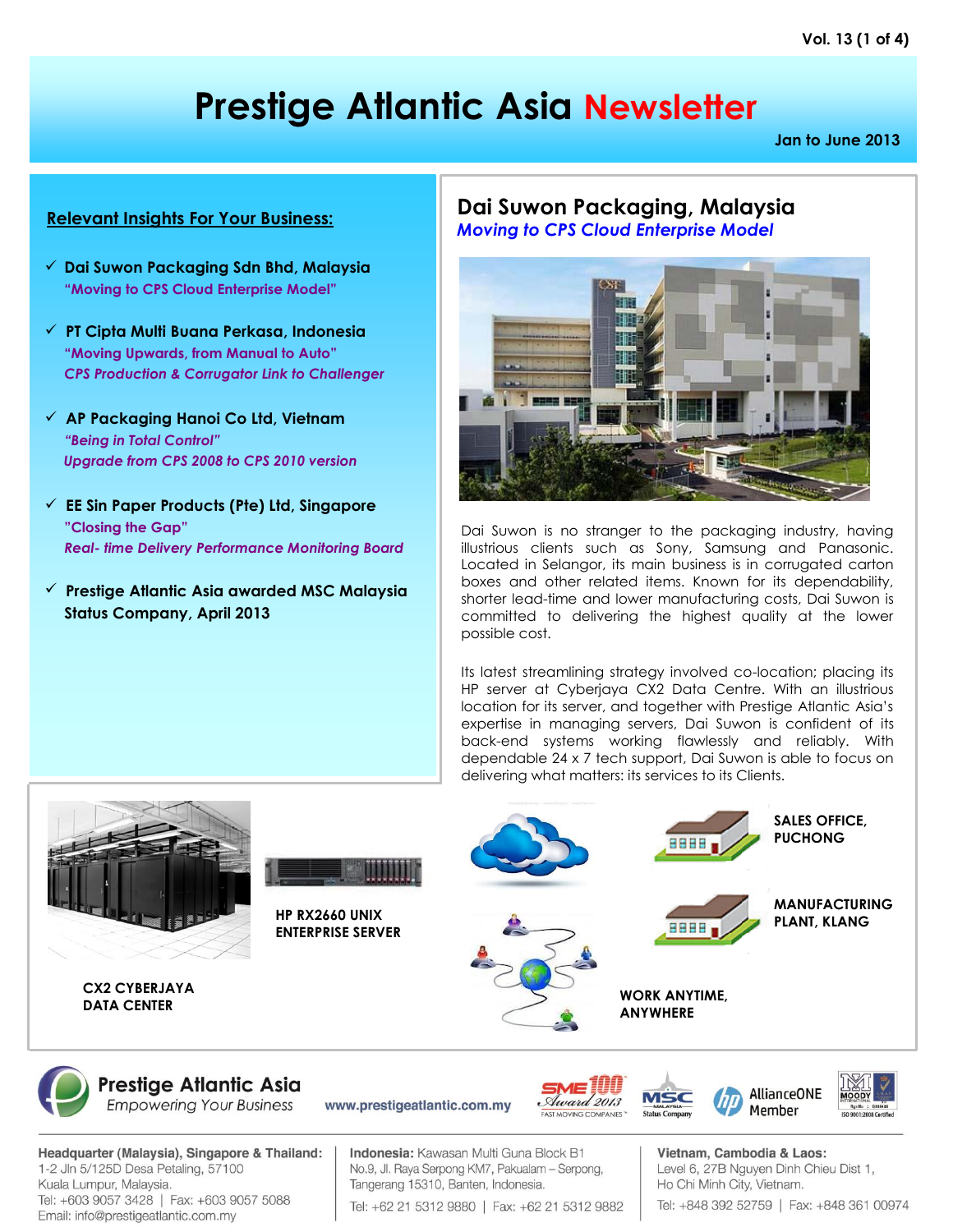#### **PT Cipta Multi Buana Perkasa, Jakarta**

#### *"Moving Upwards, from Manual to Auto", CPS Production + Corrugator Link to Challenger*





Zoom into the map of Indonesia onto the Serang, many miles away from Jakarta, and that is where PT Cipta Multi is located. Spanning 3 hectares with 2.5 hectares of production area, its 2 set of Taiwan-made corrugated machine churns out 5 tons (2.2m) and 2 tons (1.6m) of production capacity every month. Its fleet of trucks covers Jabotabek (Jakarta, Bogor, Tangerang, and Bekasi), West Java and South Sumatera. With a staff of 250, coupled with state of the art technology, PT Cipta Multi is truly a regional leader.

As with all regional leaders, it is in the small leverages that make a big difference. PT Cipta Multi is currently reaping the benefits of Prestige Atlantic's star product- the CPS/Enterprise. Often known as 'a total integrated enterprise management software for Corrugated Carton Manufacturers', PT Cipta Multi is able to make and manage hundreds of custom-made orders each day. By being able to run and track each order from estimation to logistics, from order taking to planning, from managing, inventory, logistics, quality defects right down to accounting, CPS/Enterprise is the engine behind market leaders.

Not only that, by linking its system to a DECC controlling software called the Challenger System, PT Cipta Multi is able to reap the benefits of a specialized corrugator scheduling and integrations system. The results were impressive. With the Challenger giving real time results, PT Cipta Multi is able to integrate its systems into one single engine, cutting out many time-consuming and ineffective overlaps. With a complicated system made simple, the front users are able to focus on using the system instead of spending time figuring the system.

With Prestige Atlantic Asia as a partner, PT Cipta Multi looks forward to stepping up its game and propelling itself to greater heights.

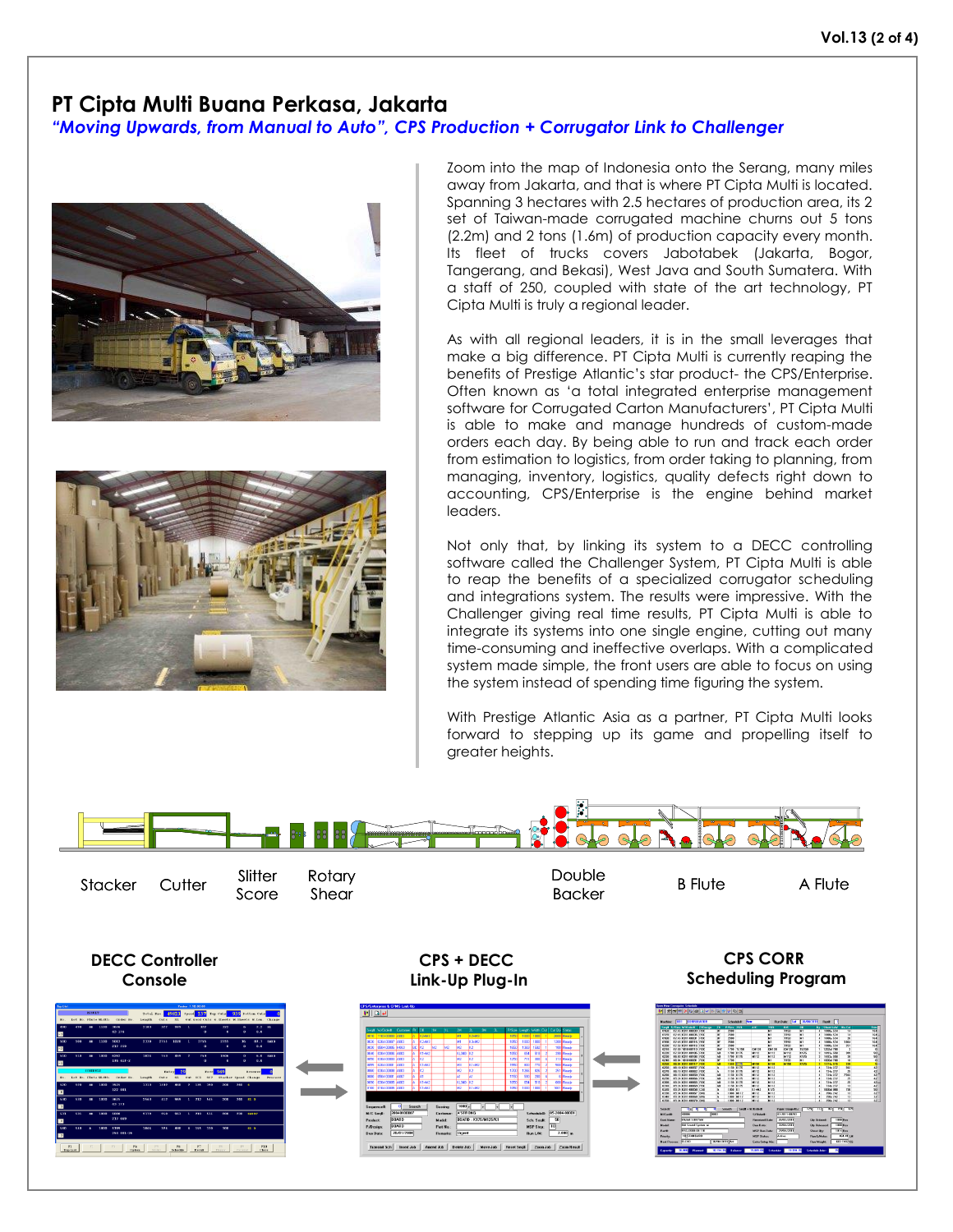### **AP Packaging Co. Ltd, Hanoi Vietnam** *"Being in Total Control", Upgrade from CPS 2008 to 2010 version*



70km east of Hanoi, at Nam Sach Industrial Zone Hai Duong, sits AP Packaging (part of the SCG Group Company). With a core business of manufacturing corrugated boards and boxes, AP Packaging (Hanoi) is one of the many in the paper and packaging industry that uses the CPS/Enterprise and HP UNIX Enterprise Server.

The CPS/Enterprise' tagline 'In Control. All The Time' sums up the entire system. Nothing in the business should go unheeded, and every single detail should not only be known and understood, but should also be in full control of the company. An A-Z business solution, CPS Enterprise handles every single order from estimation, quotation, order, planning, manufacturing, inventory, logistics, quality defects right down to accounting. With a tight grip on every level of business, AP Packaging (Hanoi) is able to rectify errors or streamline processes or increase effectiveness with much ease. CPS/Enterprise is truly the engine that runs the entire business, and is relied upon by more than 120 installations across the region.

## **Ee Sin Paper Products Pte Ltd, Singapore**

*"Closing the Gap", Real-time Delivery Performance Monitoring Board*

Having moved into a new and highly organized multi-storey warehouse in Tuas Industrial Park (near the Singapore port), EE Sin is looking to improve costs and time taken to load goods from the port to its new warehouse. Being bigger compared to the previous one in Singapore City, it requires a drastic change in operations.

Moreover, the distance between the Sales & Marketing office in Singapore City to the Tuas warehouse is big and there is an urgent need from the Management to fascinate an on-line and real-time communication between staff at the Head Office and Tuas Warehouse. Flawless systems like CCTV, on-line message, on-line meeting and real-time Delivery Board are needed to ensure the smooth running of the supply chain operations.

With a real-time Delivery Board, customers can place order and the order will be instantly displayed and processed real time. Very much like a McDonald's order system, the orders are taken, queued and processed quickly in a timely manner. Once the order is taken and processed at head office, it will be updated in the system, and in an instant, the order is displayed on a 60" LCT Monitor installed at Tuas Warehouse. The logistic staff will pick the goods and pack using a mobile RF scanner. Delivery order will be printed and the goods will be loaded into the lorry and delivered.

Time taken for each order is recorded by the system. Here is where the management can keep track KPIs and award high performing logistic staff.

**Bay Multi-storey Warehouse**







**EESIN HQ, Singapore City**



**Customer Service Department issue picking list and deliver to warehouse at Tuas**

**Real-time update Retail Expert Server**